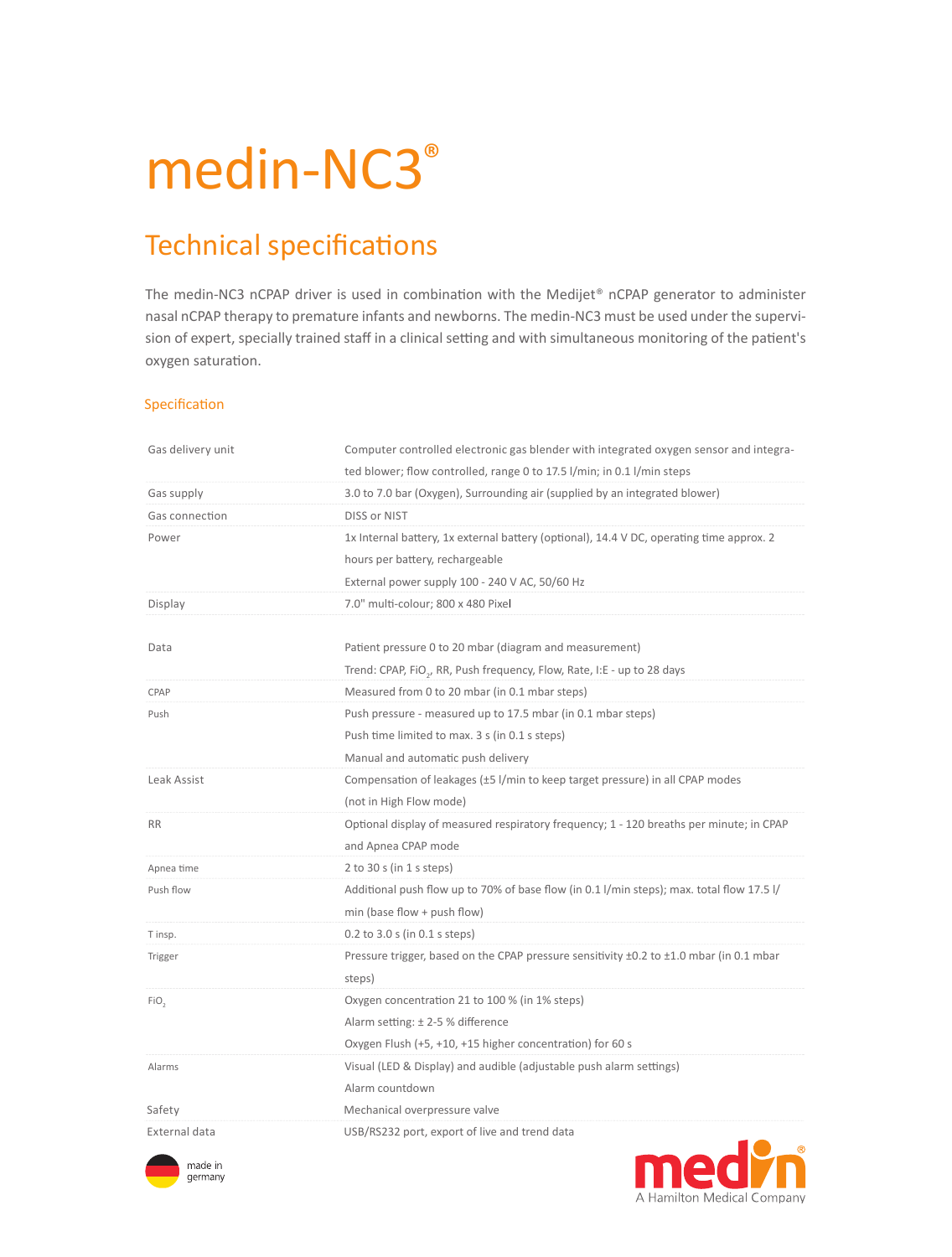# Description of modes

| CPAP         | Standard CPAP; additional function: Leak Assist                                             |
|--------------|---------------------------------------------------------------------------------------------|
| Apnea CPAP   | CPAP with Apnea detection (automatically generated pushs); additional functions: Backup     |
|              | (Backup Rate: 5-120 1/min as a function of T insp. (mininum 0.2 s)), Leak-Assist            |
| <b>NIPPV</b> | Bi-level CPAP with measurement of I:E ratio as a function of set rate and inspiration time; |
|              | additional function: Leak Assist                                                            |
| High flow    | Flow delivery for Nasal Cannulas in a flow range of 0-12 l/min                              |

### Software adjustments

| Languages         | EN, DE, FR, IT, NL, ES, EL, LT, CS, PL, NO, DA, SV, RU, ZH, TR, JA, RO |
|-------------------|------------------------------------------------------------------------|
| Pressure units    | mbar or cmH <sub>2</sub> O                                             |
| Scale of pressure | Three adjustments: 0-10, 0-15 and 0-20 mbar                            |
| Respiratory rate  | Optional display of RR                                                 |

# Physical data

| Dimensions                                                                                                         | 34 cm, 25 cm, 25 cm (W x H x D)                                                |  |
|--------------------------------------------------------------------------------------------------------------------|--------------------------------------------------------------------------------|--|
| Weight                                                                                                             | $6.5$ kg                                                                       |  |
| medin<br>$medin-NC3'$<br>$\frac{g_{\rm{int}}}{g_{\rm{ext}}}$<br>$\bigoplus_{\text{vector}}\bigoplus_{\text{over}}$ | 25.0 cm<br>$\circledcirc$<br>ONOTE<br>$\bigotimes_{\text{Row Out}}$<br>25.0 cm |  |
| 34.0 cm                                                                                                            |                                                                                |  |